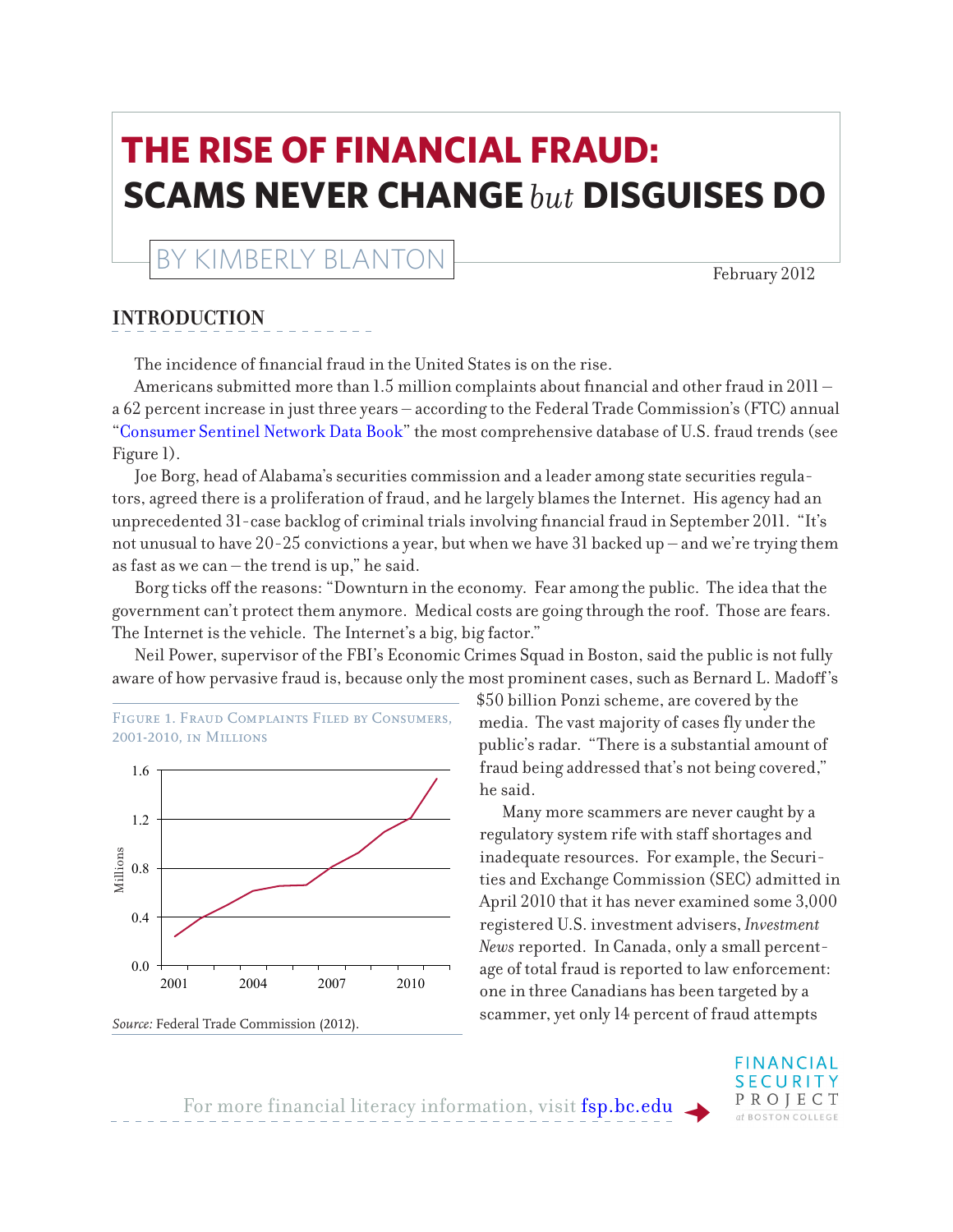are reported to authorities, according to a 2006 online [survey](http://www.msc.gov.mb.ca/about_msc/csa_inv_index_oct_2006.pdf) by the Canadian Securities Administrators.

While the Internet has made financial fraud more pervasive, law enforcement said most online scams are not much different than those employed by snake oil salesmen in the 19th century and Florida swamp-land salesmen in the 1960s. Unsuspecting consumers are deceived over and over again with the same schemes, failing to realize that scammers are infinitely creative in making them believe they're offering something new and lucrative.

Scammers may be difficult to recognize, because they constantly alter their disguises. A primary goal of this report is to provide insight into the disguises con men use to perpetrate their standard fraud schemes and to recruit victims who may be retirees, members of the military, college students, the unemployed, homebuyers, investors, low-income families, and others. Cloaked in a new disguise, con men appeal to the individual's weak spot: a desperate shortage of money before payday, a need to earn more than the yield on their certificate of deposit, a need to pay medical bills.

Some con men, for example, may position themselves as a sort of rescue squad, swooping in during a natural or man-made disaster and offering a product or business opportunity that will ameliorate the crisis – and bring untold wealth to investors. Others infiltrate churches where they claim to be doing God's work. Church-based scams are the most common form of what law enforcement call "affinity fraud," which occurs when con men exploit an interest shared by many potential victims, whether a religious belief or country club membership. There are affinity scams against [Iranian-](http://sec.gov/news/press/2010/2010-3.htm)[Americans,](http://sec.gov/news/press/2010/2010-3.htm) Cubans in Miami, Spanish speakers, Haitian immigrants, and [Muslims](http://www.cyberdriveillinois.com/departments/securities/administrative_actions/2008/september/sunriseequities_top.pdf), among others. Fraudulent subprime mortgage brokers who were immigrants made loans to homeowners who came from their home country and spoke their language.

The sources for this report by the Financial Security Project of the Center for Retirement Research at Boston College included dozens of law enforcement, federal and state financial and insurance regulators, the IRS, financial companies and fraud watchdog groups, as well as publicly available information about civil and criminal cases prosecuted by securities regulators with the federal SEC and state government.

Section 1 provides background on the influences driving the U.S. fraud trend, primarily the Internet, which has enabled scammers to target millions of people in a single keystroke.

Section 2 will identify four basic categories of fraud and describe them. It will also point out the occasional innovation, such as a grim scheme to take advantage of the very old or terminally ill by offering a product that is a twist on legitimate life insurance products.

Section 3 will address the central goal of this report: to reveal six common disguises used successfully by financial schemers to lure unwitting individuals and pursuade them to turn over their money. Awareness of these disguises can help individuals recognize – and steer clear of – fraud.

The final section lists tips to avoid fraud that were provided by law enforcement, regulators, and fraud watchdogs. These tips may help individuals identify suspect behavior, the first step in protecting themselves from becoming one of the millions of victims of financial fraud.

While FTC data reflect the gamut of fraud, this report is limited to fraud involving financial products of all types. This involves any scam that somehow uses or sells a financial product or activity, real or imagined. It may include hedge funds, company stocks, insurance policies, 401(k) and IRA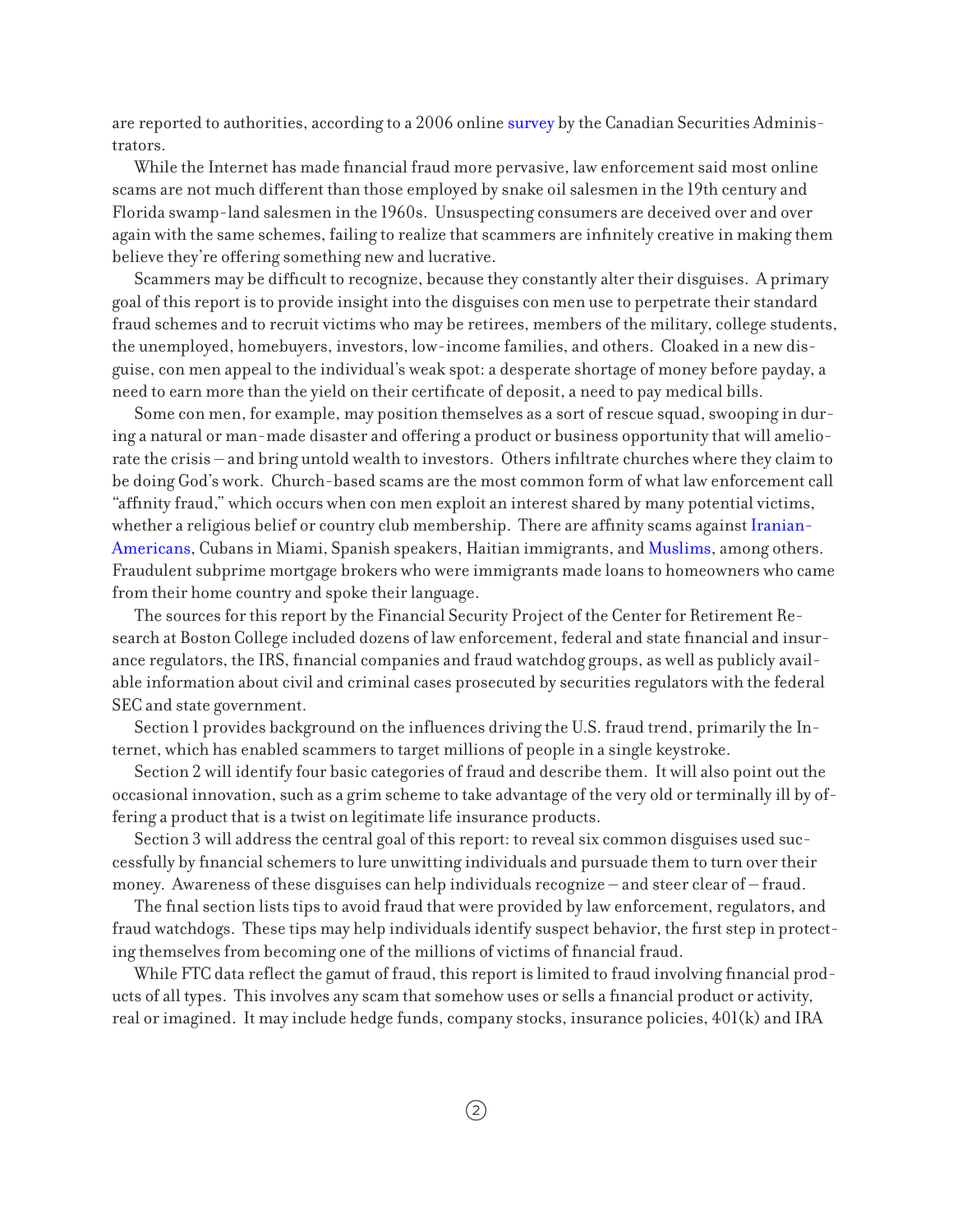accounts, online brokerage accounts, mortgages, the online payment system PayPal, even income tax filings. Rampant Internet fraud involving such things as consumer coupons, Internet gambling, and sweepstakes is beyond the scope of this report. It also does not address financial products that may be unsuitable, such as subprime mortgages or high-rate credit cards with hidden fees, early payment penalties, steep interest rates, or unfair terms that the typical consumer is unable to decipher.

### **1. INTERNET FUELS INCREASE IN FRAUD**



As the incidence of fraud increases, the dollar amount that victims of all types of fraud reported relinquishing grew sharply, from \$343 million in 2002 to \$1.5 billion in 2011, the FTC reported.<sup>1</sup> Fraud cost victims \$2,267, on average, in 2011.

FTC data are the best available but do not capture the scope of financial-product fraud. The agency tracks only complaints submitted by consumers – and not convictions or civil complaints filed by state securities regulators and federal and state law enforcement officials. The data are compiled from consumer complaints submitted to the FTC by agencies such as the FBI's Crime Complaint Center, the Better Business Bureau (BBB), the U.S. Postal System, the non-profit [Identity Theft As](http://www.identitytheftassistance.org/)[sistance Center,](http://www.identitytheftassistance.org/) which is supported by the financial industry, and the National Fraud Information Center, which is operated by the non-profit advocacy group [National Consumers League.](http://www.nclnet.org/)

The complaint data shown in Figure 1 fall into the FTC categories of Fraud and Other consumer complaints; a third FTC category – Identity Theft – was excluded. The Fraud category includes debtcollection scams, business opportunities, fraudulent lenders, and advance-fee fraud discussed later in this report. But it also includes non-financial fraud involving health care products and home appliances. The Other category includes misleading real estate practices, false debt collection protection, and deceptive lending, but also auto- and home repair-related complaints.

A former FTC program manager for the Data Book, John Krebs, said the dramatic increase in fraud reflects, in part, that the agency has enlisted more organizations to supply their complaint data; that individuals are becoming more aware of the FTC complaint network; and that consumers are more aware of fraud, especially in the wake of widely publicized credit card fraud at [prominent](http://www.prnewswire.com/news-releases/leader-of-hacking-ring-sentenced-for-massive-identity-thefts-from-payment-processor-and-us-retail-networks-89297862.html)  [retailers](http://www.prnewswire.com/news-releases/leader-of-hacking-ring-sentenced-for-massive-identity-thefts-from-payment-processor-and-us-retail-networks-89297862.html) or [Madoff's](http://www.nytimes.com/2009/06/30/business/30madoff.html) spectacular Ponzi scheme.

FBI and state securities officials confirmed they are prosecuting more financial fraud. They identified three major culprits in the fraud epidemic: the Internet, the 2008 financial market collapse, and the financial insecurity felt by Americans due to the economic slowdown.

There is also a growing consensus that fraud against seniors is increasing, said Andrew Roth, former director of fraud education and outreach for the California Department of Corporations, the state's securities regulator. Aging [baby boomers](http://crr.bc.edu/briefs/the-rise-of-financial-fraud/), who have accumulated substantial assets either through inheritance, home equity, or a lifetime of saving for retirement, are ripe for abuse.

"They're a larger and wealthier population than ever," Roth said.

The Internet has been a boon to scammers, who use social networking sites such as Facebook and Twitter to commit fraud. The Web makes it easy to commit fraud from international posts. In one

 $^{\rm 1}$  Dollar losses represent all FTC fraud categories; Figure 1 includes only Fraud and Other complaints.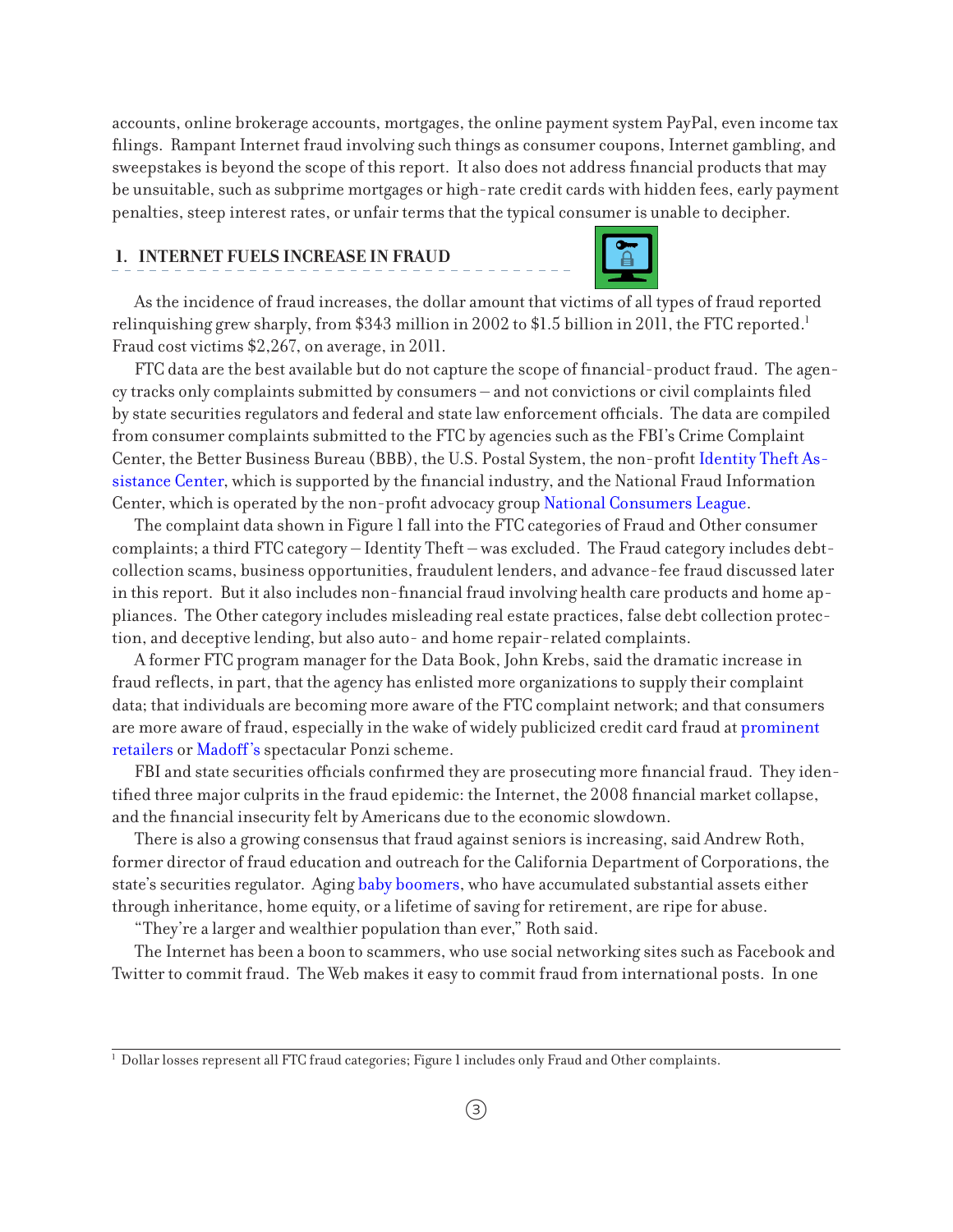cutting-edge scam, hackers cracked into individuals' bank, credit card or other accounts and used the account holders' money to carry out transactions or make investments without their authority. In 2008, a [Malaysian hacker](http://www.justice.gov/opa/pr/2008/September/08-crm-795.html) received a two-year sentence after the FBI charged he had hacked into 60 Americans' investment accounts at nine brokerage firms to buy and inflate the price of a stock he owned, so that he could sell it for a profit.

With the advent of the Internet, "the perpetrators are anyone," said Jason Boone, a researcher for the National White Collar Crime Center in West Virginia. "There are gangs perpetrating crime over the Internet. They might as well give up gun running. They can make money this way."

"Phishing" is an old-fashioned scam that once targeted hundreds of people through fliers or the U.S. mail. Today, online scammers phish for millions of prospective victims, sending emails that appear to come from legitimate financial organizations, whether American Express, the IRS, Bank of America Corp. or others. In a typical phishing expedition, a mass email instructs targets to click on a link that directs them to a site that looks legitimate. In fact, these are fake websites, which can deceive individuals into supplying personal financial information, account numbers, passwords, or Social Security numbers.

Economic hardship means more people have less money to risk with shady deals. But economic hardship also makes people more vulnerable – and scammers more desperate and creative – authorities said. Alabama's Borg said the financial-market collapse in 2008 created new potential targets, whether young working professionals distrustful of traditional stock and bond markets, baby boomers panicking about insufficient retirement savings, the unemployed living on the edge, or retirees dissatisfied with the historically low rates they are earning on their assets.

With Americans swimming in debt and earning less to repay it, regulators and consumer advocates report a growing problem with scammers purporting to be debt- or mortgage-resolution firms. These fraudulent firms charge an upfront fee but never deliver the financial service promised.

In a bad economy, "You've got a huge, huge market to tap if you're a con artist," Borg said.

#### **2. FINANCIAL FRAUD: NOTHING NEW UNDER THE SUN**



Ponzi scheme operators are by their nature brazen. Even so, Hamilton Alan Bird stood out from the crowd. This was not because he siphoned \$24 million from some 360 investors for his hedge fund by promising to nearly double their money in less than a year. Nor was it because he used the money to buy himself a Challenger 600 jet and prime Florida real estate.

What was most brazen about Bird's fraud was that on Sept. 5, 2008 – just hours before a Colorado judge sentenced him to 24 years in prison for a Ponzi scheme – he had convinced investors to put \$25,000 into a new scam. Bird was later sentenced to [four more years](http://www.gazette.com/articles/scam-102176-prison-years.html) in prison for the second scam, which he had operated while his original criminal case was moving through the courts.

Bird's success demonstrates the gullibility of unsuspecting individual investors, who leap at dubious opportunities to get ahead of the financial game. None of Bird's investors apparently had seen any of the numerous news articles revealing what he was up to.

"That was pretty egregious," said Fred Joseph, who, until the Bird scheme, thought he'd seen it all during 18 years as securities commissioner of Colorado.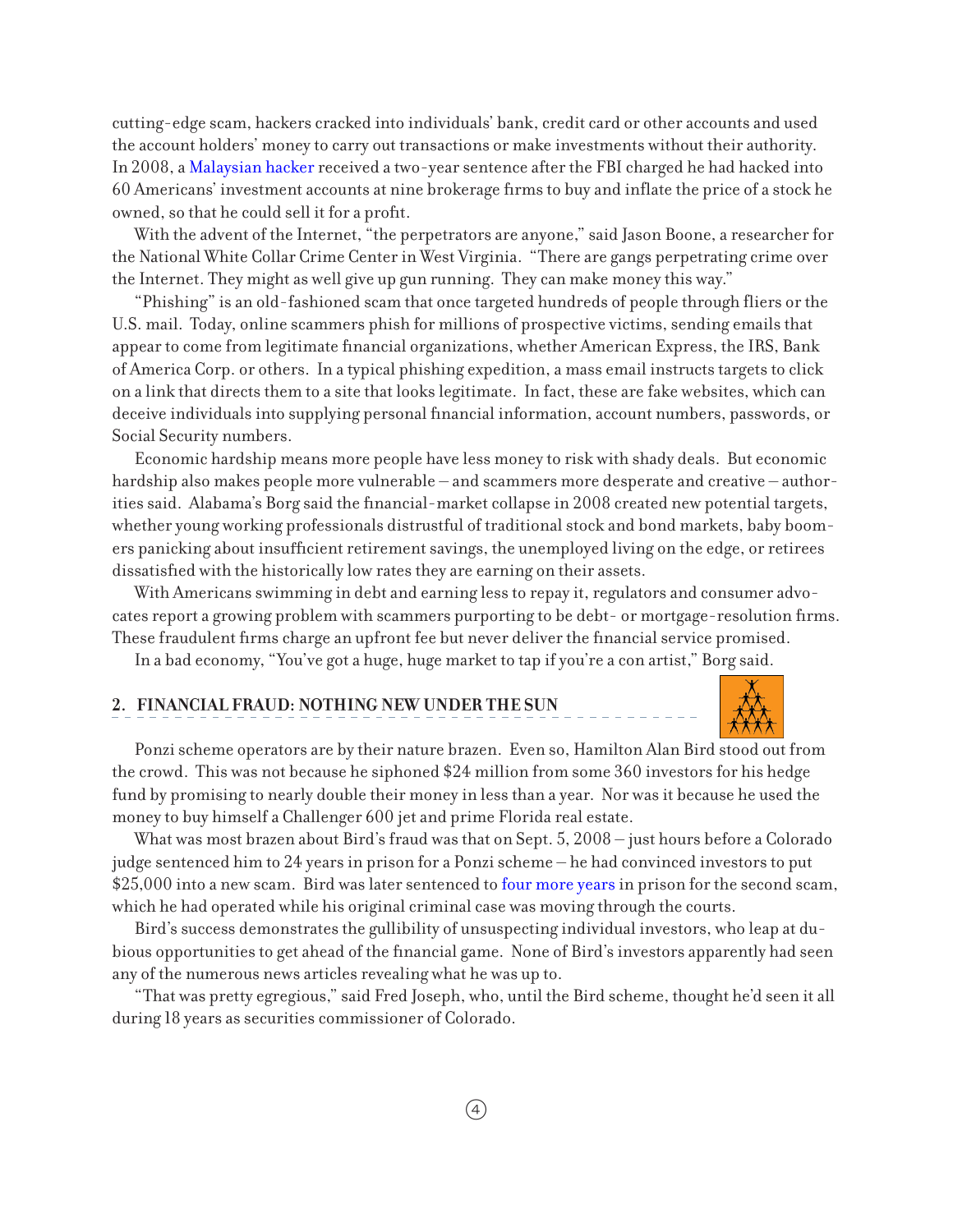Bird used the well-worn tools of his trade to recruit "investors" in a non-existent hedge fund. An array of familiar schemes like these pops up over and over again, year after year. This section identifies and briefly describes four broad categories of these standard frauds. "The types of fraud have not changed," said John Gannon, former senior vice president of the FINRA Investor Education Foundation. "What has changed are the communications tactics used to commit fraud."

Consider perhaps the most famous investment scam of all. In the 1920s, an Italian immigrant named Charles Ponzi operated his scheme out of an office near Boston's City Hall, Mitchell Zuckoff wrote in "[Ponzi's Scheme:](http://www.mitchellzuckoff.com/ponzi/) The True Story of a Financial Legend." Ponzi's purported investment strategy involved archaic "postal coupons" no longer in use. He was so adept at attracting money that Boston media touted his purported financial genius. "WE GUARANTEE YOU 50 PERCENT PROFIT IN 45 DAYS," the *Boston Traveler* blared in a headline about Ponzi's firm. The article went on, "We haven't figured out how they make their enormous profit, but they seem confident of their ability to do so." The basic Ponzi scheme persists today. For example, Madoff adopted Ponzi's core strategy of using new investors' money to pay the high "returns" to early investors that are essential to keep the deception alive.

The financial market collapse in 2008 exposed Madoff, who, like Ponzi, ultimately could not meet his jittery investors' demands that he return their money. The market collapse also exposed the pervasiveness of Ponzi schemes during the economic boom early this decade. An [Associated Press](http://www.law.com/jsp/article.jsp?id=1202437299784) analysis of 50 states found that tens of thousands of Ponzi investors "watched more than \$16.5 billion disappear like smoke in 2009." There is little doubt the Ponzi scheme will return, cloaked in a new disguise, at a future date.

The following describes the four common categories of financial-product fraud against individuals, according to interviews with law enforcement:

- A. All **investment frauds** have one thing in common: they sell something a company, product, or promised rate of return – that either doesn't exist or will not live up to expectations. The primary categories are:
	- The Ponzi scheme promises extraordinary investment returns that may materialize initially, as long as the perpetrator can bring in new clients. But the scheme collapses when new investors are no longer willing to supply new money to the investment scam to pay off its earlier investors.
	- Pump and dump scams occur when con men send out inflated and inaccurate information about a company's stock that they already own. Their reports hype the company's profits or business prospects with the goal of encouraging naive investors to rush in and buy the stock. When they do, surging demand drives up the price. The fraudster sells his shares at a large profit, leaving defrauded investors holding stock that inevitably collapses in price once investors realize the hype is baseless.
	- Fake or dubious investment companies sell shares, equity stakes, or debt, purportedly backed by a hot new product, technology, or business opportunity. These scammers sometimes go to great lengths to create the appearance the company they are touting is real. In one major Massachusetts case, Secretary of State Francis Galvin reached a settlement with a man who claimed to have special contracts to act as a broker and sell uniforms for a Japanese manufacturer. He then allegedly sold promissory notes to investors who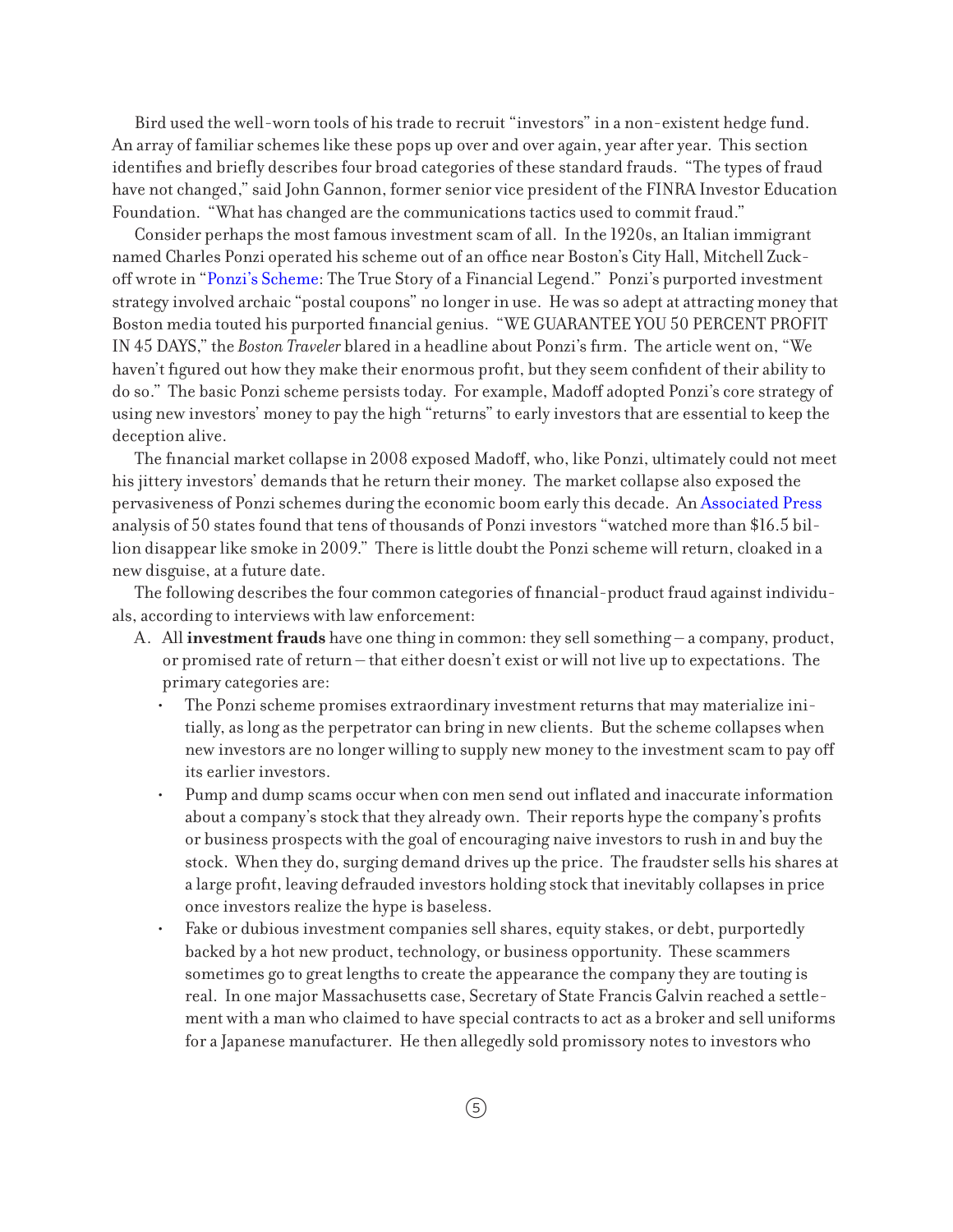loaned him money to handle the uniforms. The entire story was fabricated, the SEC said. "There are millions of cases like this," the FBI's Power said.

- High-yield investment fraud has become popular. Con men sell either a bond or a loan and claim the securities have the contradictory characteristics of low risk and high yield. The returns promised on these, as one Canadian regulator put it, are "so high it could not be earned through legal means."
- B. **Advance-fee scams** comprise a second category of fraud.
	- Debt-settlement scams became pervasive in the recession as consumers struggled to pay credit card debts or carry mortgage balances that exceeded the value of their homes. To solve consumers' problems, fraudsters pose as debt experts or lawyers and offer to negotiate on their behalf with a lender for an affordable payment schedule or reduction in debt. Fraudulent debt negotiators require customers to pay an upfront fee but never handle the problem. Advance-fee scams involving other financial products also exist, but the outcome never varies: the fee is paid and the promised service is never delivered.
	- **The notorious Nigerian scam** in which someone receives an email requesting they turn over money or their bank account number is a form of advance-fee fraud, also documented by Zuckoff, in *[The New Yorker](http://www.newyorker.com/archive/2006/05/15/060515fa_fact)* magazine: Massachusetts psychotherapist John W. Worley received an email from a Nigerian who purportedly needed help transferring \$55 million to the United States. If Worley would only provide money upfront to transfer the money, he would be richly rewarded. He was not. "Advance-fee fraud is an especially durable con," Zuckoff wrote. "In an early variation, the Spanish Prisoner Letter, which dates to the sixteenth century, scammers wrote to English gentry and pleaded for help in freeing a fictitious wealthy countryman who was imprisoned in Spain."
- C. **Insurance fraud** typically involves someone staging a fake accident or arson fire to collect on their policies illegally. But fraud is also perpetrated against individuals who buy insurance policies.
	- • Premium payments are diverted when unscrupulous insurance agents or brokers sell a purported health, auto, home or life-insurance policy and deposit the customer's funds in their personal bank accounts.
	- Fabricated policy documents give the fraud target the impression that the coverage is in effect and encourage them to pay the monthly premiums, though no policy exists.
	- Legitimate insurance products such as annuities and so-called viatical settlements can serve as valuable options for people near or in retirement. But their complexity itself can also be used to the con man's advantage. In a viatical settlement, for example, the terminally ill, such as AIDs patients or the elderly, are persuaded to assign the death benefits on their life insurance policies to an investor in return for a lump sum to pay their living or medical expenses. Regulators are increasingly alarmed that these products can provide opportunities for con artists to victimize the sick or vulnerable. "That whole area is rife with potential problems," said Massachusetts Secretary of State Galvin.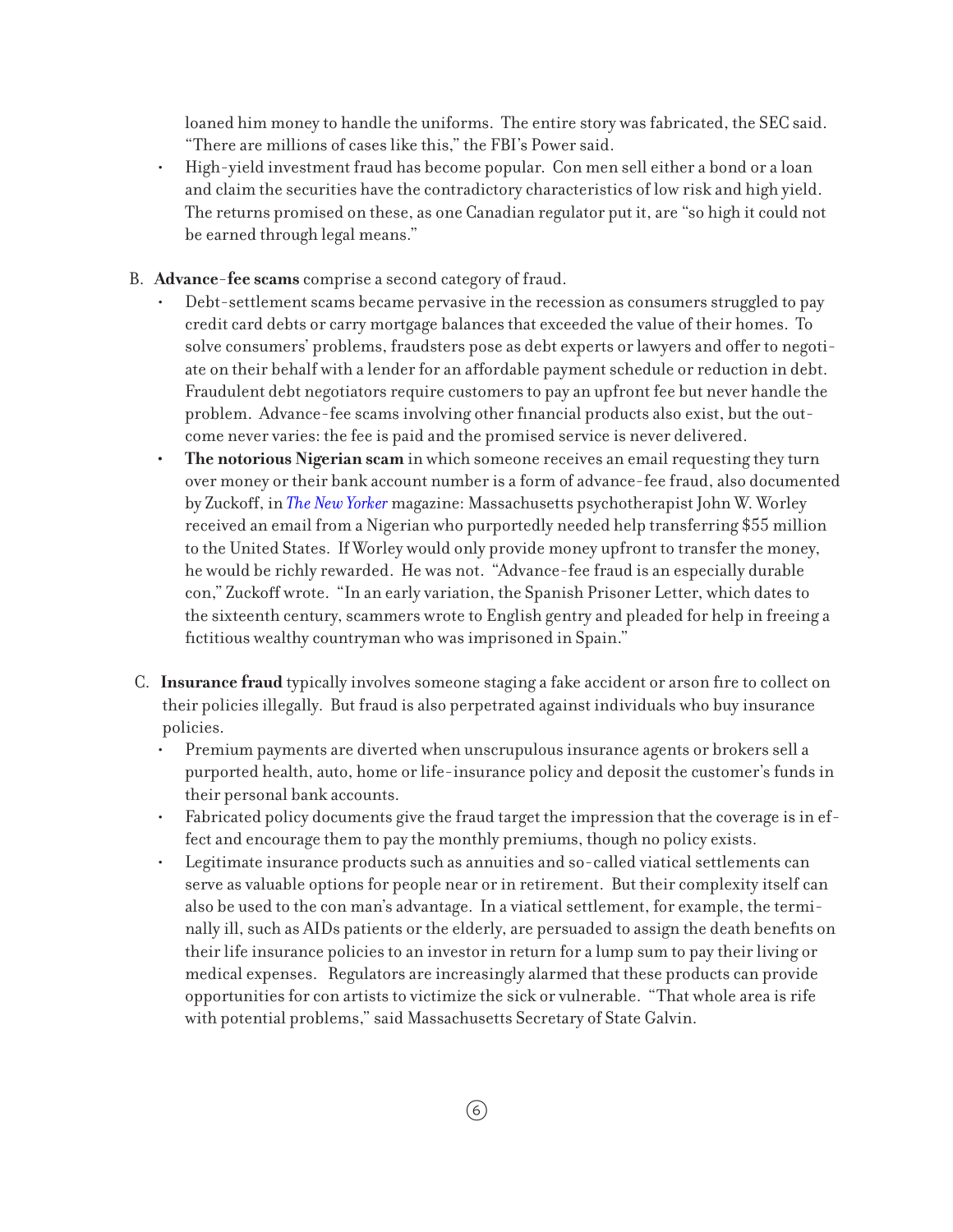- **D. Tax fraud** usually involves wealthy taxpayers who fabricate or exaggerate deductions or hide their income illegally in the Caribbean to evade substantial IRS liabilities. But common tax scams victimize low- or middle-income tax filers.
	- In one such fraud, [tax preparers](http://www.irs.gov/newsroom/article/0,,id=202123,00.html) use false deductions or manipulate a client's income to convince him that he is eligible for a large tax refund; the preparer then extracts a fee from the inflated return, and the tax filer must repay the IRS for taxes owed due to the fraudulent tax return.
	- In another case, preparers in Arkansas, New York, and North Carolina made so-called "[Refund Anticipation Loans](http://www.nclc.org/images/pdf/high_cost_small_loans/ral/mystery_ral_report.pdf)," which charged fees or interest rates in violation of state laws, according to the National Consumer Law Foundation, a Boston consumer organization.

#### **3. SCAMMERS' DISGUISES**

All successful con artists achieve the same goal: separating people from their money. But their potential targets can prevent fraud if they recognize scammers' disguises, the dazzling shrouds that hide the same old frauds and deceptions over and over.

 "Everything is a rehashing and a redressing of what's come before," said Boone at the National White Collar Crime Center. "The technology changes. The phishing you have today is email but, before the Internet, people were sending out flyers, saying, 'Give us a call and we'll help you make more.' It's become more sophisticated. It's a lot more subtle. They really are the same thing."

So many scams are running all the time, it is impossible to present a comprehensive list of all the disguises used. The following are six common ones. To illustrate each disguise, two sample cases are described.

#### **A. The Rescue Squad.**



Scammers sensing an opportunity often sweep in during the weeks after a national disaster, whether the Sept. 11 terrorist attacks, Hurricane Katrina, or an environmental catastrophe such as the BP oil spill in the Gulf of Mexico. With all eyes trained on the disaster, the Rescue Squad presents a solution they claim will put untold profits into the pockets of individuals. In another variation, they devise products that offer a miracle solution to a prominent commercial or technical problem that is frequently in the news and familiar to most.

Con men "follow the headlines," said Tanya Solov, director of the Illinois securities department. Sometimes even the problem they are urgently trying to solve is a fabrication: Solov recalled an Illinois investigation into a company in the 1990s that tried to sell investors on using ostrich feathers to clean compact discs. "I didn't even know they needed cleaning," she said.

- **Red Flag**: any financial offer that comes on the heels of catastrophe and attempts to capitalize on that event is suspect.
- **• Financial Products Involved**: company stock, Pay Pal, loans, private placements in company stock or debt and other investment vehicles.
- **Case 1: Gulf Oil Cleanup**: In June 2010, two months after the explosion on the Gulf oil rig, the *Press-Register* in Mobile, Alabama, [reported](http://blog.al.com/live/2010/06/company_pitching_miracle_oil_s.html) that executives of a Chicago-area company,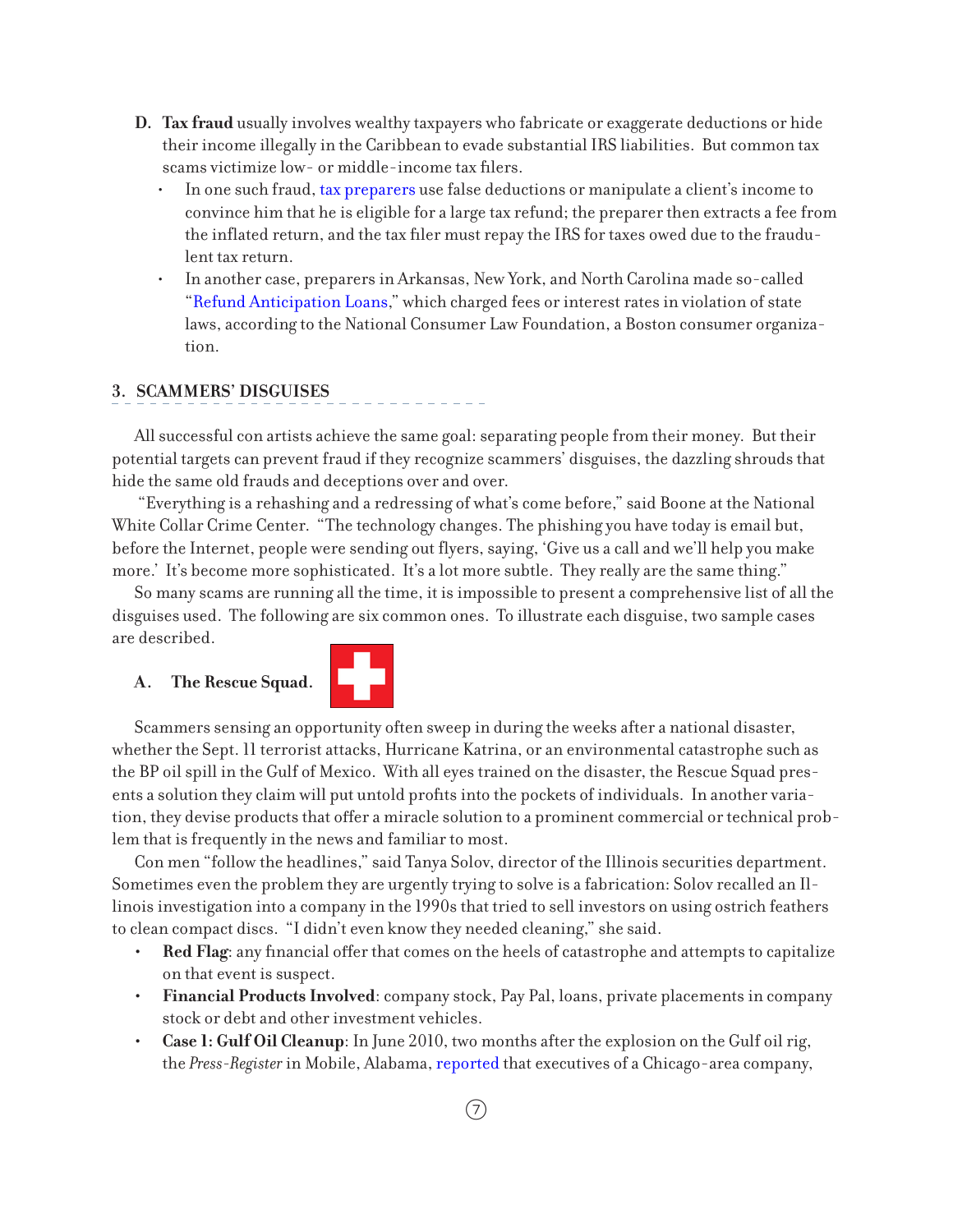InfrAegis Inc., were in town pitching investors on a "bacterial consortium" that could eliminate the oil pouring into the Gulf of Mexico. That same month, the Illinois Secretary of State was [ordering InfrAegis](http://ilsos.net/departments/securities/administrative_actions/2010/june/gregorywebb_co.pdf) to halt the sale of unregistered securities in a wireless company. In July, the [Alabama Securities](http://www.asc.state.al.us/News/2010 News/7-9-10 InfrAegis CD order.pdf) [Commission](http://www.asc.state.al.us/News/2010 News/7-9-10 InfrAegis CD order.pdf) followed with an order that InfrAegis executives halt sales of securities in the oil-cleanup company, which regulators said were not registered. The SEC in October filed charges that the company defrauded investors out of \$20 million for purported sales of homeland-security products. InfrAegis did not return several calls seeking a comment to its headquarters in suburban Chicago.

**Case 2: Salvation Army**: Days after Hurricane Katrina slammed the Gulf Coast, Texas brothers Steven and Bartholomew Stephens registered a website, salvationarmy*online*.org [italics] added], purporting to take in donations for hurricane victims; the Salvation Army's actual website is [salvationarmy.org.](http://www.salvationarmy.org/) The fake website accepted donations through an online [PayPal](https://www.paypal.com/) account that diverted them to the Stephens' bank accounts. More than 250 people sent in \$48,000 before the fraud was discovered, according to the [U.S. Attorney's](http://www.justice.gov/criminal/cybercrime/stephensSent.htm) Office in Texas. The brothers began serving prison sentences in November 2007.

#### **B. The Problem Solver.**



Con men are experts in the psychology of their prey. The Problem Solver targets individuals in financial distress who feel they have nowhere to turn for help. Fraud against those down on their luck or wading in debt increased during the recession, law enforcement said. Senator Charles Schumer, a New York Democrat, felt the problem was so pervasive that he sent out a public alert about automated ["robocalls](http://www.nydailynews.com/news/2009/05/26/2009-05-26_chuck_adding_credit_calls_to_phone_hit_list.html)" by scammers charging an up-front fee to negotiate a lower interest rate on a credit card, which "consumers can do on their own for free."

- **Red Flag:** Problem Solvers offer simple solutions to what their victims should know are complex financial problems, having tried, and failed, to remedy the problem themselves. Yet, they want to believe a scammer who promises to take on their problem can solve it.
- **Financial Products Involved:** Credit cards, mortgages, pay-day loans, insurance.
- **Case 1: Debt Resolution scams** were common during the recession. An Alabama judge in February 2010 permanently shut down what that state's Attorney General called "one of the [largest debt settlement schemes in the nation"](http://www.bizjournals.com/birmingham/stories/2010/02/22/daily23.html) against 15,000 Americans mired in credit card and personal debts. The Alabama Securities Commission, which had requested the action, said the company promised "superior results" and convinced customers to pay millions in upfront fees and then stop paying their debts, forcing the credit card company or other lenders to settle. This plan failed and the customers' credit ratings were ruined.
- **Case 2: Online payday loans:** Payday loan stores, a common site on street corners in lowincome neighborhoods, now operate on the Internet. Payday loans, which charge high fees and interest rates for short-term loans, can be useful, but they can also trap borrowers into falling even further behind on their bills. Online payday loan companies are especially dangerous, regulators said, because customers that supply bank account or credit card numbers are at the mercy of potential scammers who have authority to withdraw money from their accounts. 500FastCash is one of numerous online payday lenders that have sparked hundreds of complaints, the BBB [warns](http://www.bbb.org/tulsa/business-reviews/payday-loans/500-fastcash-in-miami-ok-38005696) on its website. BBB staff said they went to Oklahoma to talk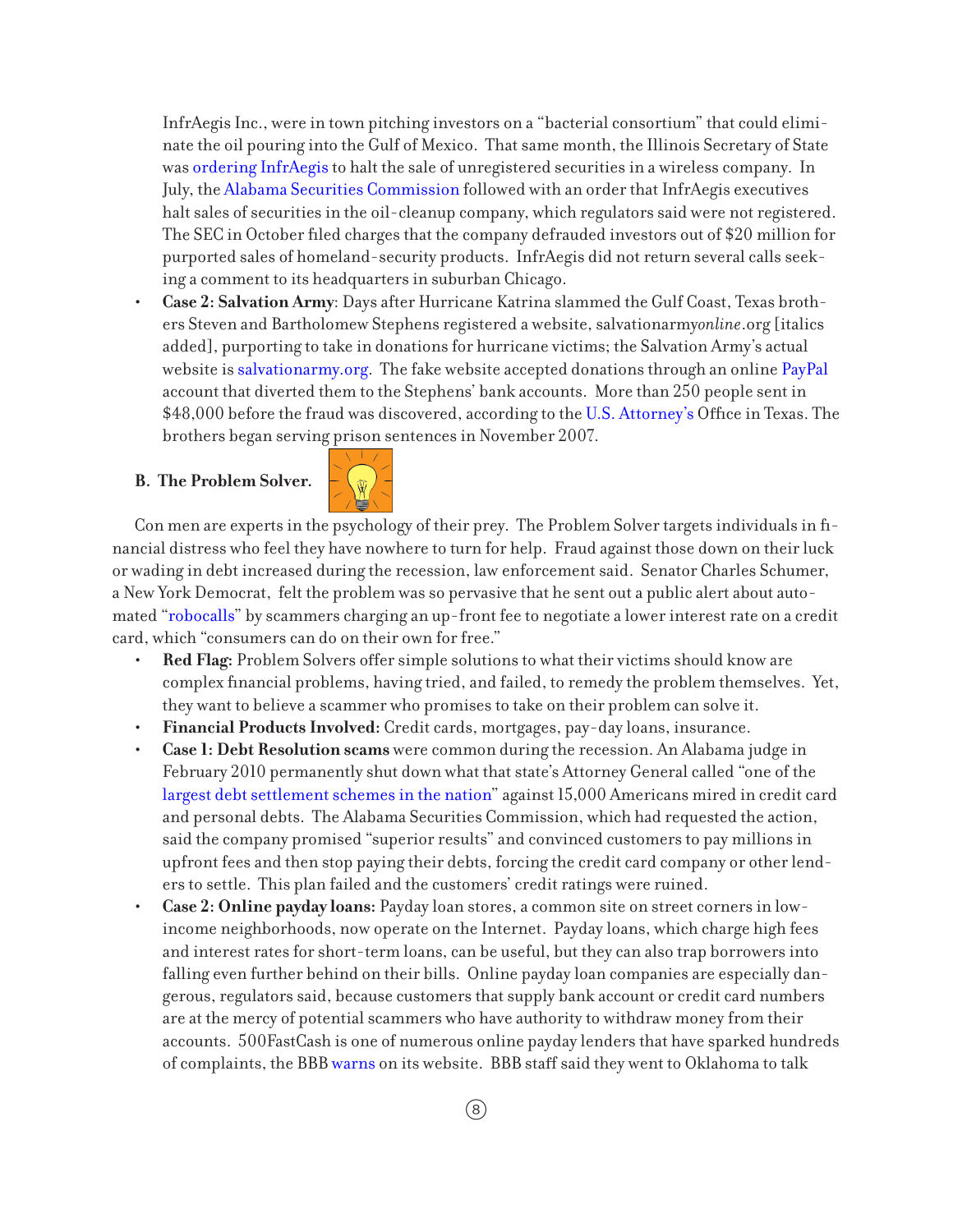to the company and found the Casino and Smoke Shop operated by the Modoc Indian Tribe; the tribe said it was unaware of 500FastCash. The Bureau reported some FastCash customers never received their loans, while others continued to receive unauthorized charges to their credit cards after the loans were paid. Attempts by the Financial Security Project to contact the company for a comment were unsuccessful. A customer service representative confirmed the headquarters was in Miami, Okla.; the company did not return messages seeking comment.

## **C. The Senior Specialist.**



 Senior Specialists target victims for no other reason than that they're one of more than 40 million Americans over the age of 65 and, therefore, more likely to have money in the bank or equity in their home. Fraud against seniors took off in the late 1990s, experts said. This prompted California regulators to institute a [Seniors Against Investment Fraud](http://www.corp.ca.gov/Consumer/SAIF/Default.asp) program in 2005, and the North American Securities Administrators Association alerted seniors to check credentials for people they do business with.

- **Red Flag:** Fraudulent senior specialists claim to possess special training to help seniors deal with their specific problems. Knowing seniors tend to be risk-averse, they ease seniors' fears by promising the financial products they are peddling are "low-risk" or "no-risk." Or they lure them with promises of larger returns than they currently earn from their traditional stocks, municipal bonds, and certificates of deposit.
- **• Financial Products Involved:** Stocks, bonds, private placements in company stock or debt, insurance, high-yield investments.
- Case 1: Financial adviser: [Jeffrey Gordon Butler](http://www.ocregister.com/articles/butler-226871-investors-counts.html)'s clients in southern California trusted him. After all, he had helped them prepare their wills and trusts. When he said he had found an investment that paid 12 percent, 124 clients turned over some \$11 million. It was a Ponzi scheme, and their savings vanished. "We fell for it," Ann Poor, a retired school teacher who lost more than \$300,000, told *[The Orange County Register](http://www.ocregister.com/articles/butler-35578-overtoom-money.html)*. Butler, who is serving 90 years in prison, used a typical Ponzi ploy to keep investors in the game: new investors supplied cash to pay off earlier investors and keep them happy. "For a while, we were getting \$740 a month in interest, and that was real good. So, we went ahead and gave him most of the rest of our money," Poor said.
- **Case 2: Investment advisor**: In October 2010, Stephen Clifford was sentenced to prison time related to a \$3 million scheme in which the [SEC alleges](http://www.sec.gov/litigation/litreleases/2010/lr21762.htm) he acted as an investment advisor for seniors, including one woman who wanted to give money to her children. He promised the money would earn about [7 percent](http://www.boston.com/news/local/massachusetts/articles/2010/05/13/con_man_stephen_clifford_leaves_much_damage_in_his_wake/) annually – better than the return from traditional markets but not so high that it raised red flags. Clifford posed as a financial adviser to seniors, "assuring them that he would select appropriate securities for their financial needs and tolerance for risk," the SEC said.

## **D. The Magician.**



The Magician often tantalizes customers with a free lunch, steak dinner or educational seminar. If he can persuade them to attend, he can personally charm them with offers to perform magic, effectively giving something for nothing.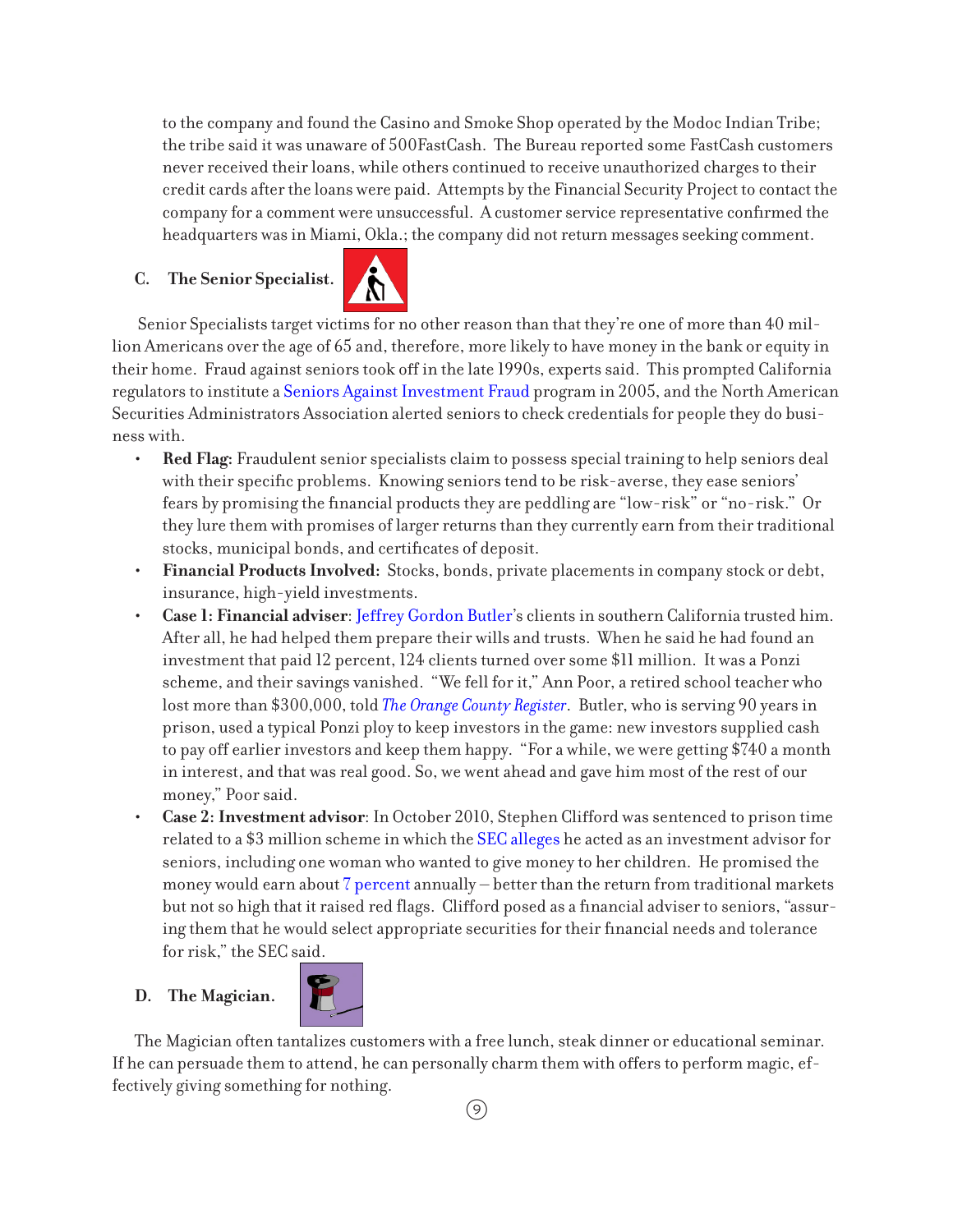- Red Flag: A high return, at no risk to the senior, is impossible in the investment world. But the Magician lures his prey using terms such as "minimum guaranteed return," "triple your investment," "profits guaranteed," or "can't lose any money."
- **Financial Products Involved:** Company stock, private equity or debt placements, high-yield investments.
- **Case 1: "Outlandish" returns:** Some 40,000 people in more than 120 countries believed Nicolas Smirnow's [sales pitch](http://www.huffingtonpost.com/2010/05/31/nicholas-smirnow-ponzi-scheme_n_595511.html) on his website, "Path to Prosperity, or "P 2 P," and lost more than \$70 million in the global fraud, according to the [complaint](http://www.justice.gov/usao/ils/Programs/VWA/Smirnow/r_Compaint.pdf) filed by the U.S. Attorney's Office in Southern Illinois. Authorities said Smirnow allowed customers to select their investment plan: a seven-day plan supposedly earned 546 percent; a 60-day plan earned 720 percent. A resident of the Philippines, Smirnow, whom authorities said operated out of Canada and the Philippines, and whose website was based in the Netherlands, could not be located to comment on the allegations.
- **Case 2: "Unique investment strategy:"** An \$8 billion fraud [case](http://www.sec.gov/litigation/complaints/2009/comp20901.pdf) filed against Texas financier R. Allen Stanford in February 2009 was one of the most [highly publicized](http://www.nytimes.com/2009/02/18/business/18stanford.html?_r=2) to emerge from the fallout of the financial market collapse. The SEC said Stanford touted a "unique investment strategy" to sell high-yield certificates of deposit and claimed he earned fantastic returns, even though clients were losing money; the trial began in January. Stanford has fiercely denied the SEC charges and filed a lawsuit accusing the agency of using "[illegal tactics"](http://www.huffingtonpost.com/2009/04/20/allen-stanford-alleged-fr_n_189234.html) in pursuing its case.

## **E. God's Messenger.**



Fraud inside religious organizations generated publicity in the late 1990s and persists today. Scammers see church pews lined with potential victims, and they exploit a unique vulnerability shared by congregants: trust. God's Messenger often shows up in the guise of a minister or friendly fellow or congregant who has stumbled onto a fabulous deal. "People tend to not do the due diligence," when they meet a scammer at church, [Keith Woodwell](http://www.heraldextra.com/news/local/article_7c2429f4-a9ed-5ce2-af14-a40ed6c7b8bc.html), director of the Utah Division of Securities, said. The duped individual mistakenly thinks, "I can trust him."

- **Red Flag**: Anyone selling financial products at a place of worship may be suspect. Scammers often co-opt congregants to describe how much money they've made, which gives legitimacy to the scheme.
- **Financial Products Involved:** All products.
- **Case 1: High-Level Fraud:** A former bishop at the Church of Jesus Christ of the Latter Day Saints, Shawn R. Merriman, pleaded guilty to operating a more than \$17 million Ponzi scheme in which he used his rank within the church to take in Mormons, news reports said. [Authorities](http://www.justice.gov/usao/co/press_releases/archive/2009/December09/12_2_09.html) said he operated the scheme for 15 years, promising more than 100 investors in Colorado, Minnesota and Utah returns of 7 percent to 20 percent every year on stocks and bonds he purchased on their behalf. He never bought the securities and instead used their money to buy an Idaho cabin, classic cars, including an Aston Martin, and religious art, including two Rembrandts, which he [exhibited](http://www.mormontimes.com/article/11853/Biblical-art-exhibit-warms-hearts-in-Denver) at LDS Centers in Denver and at the Museum of Church History and Art in Salt Lake City.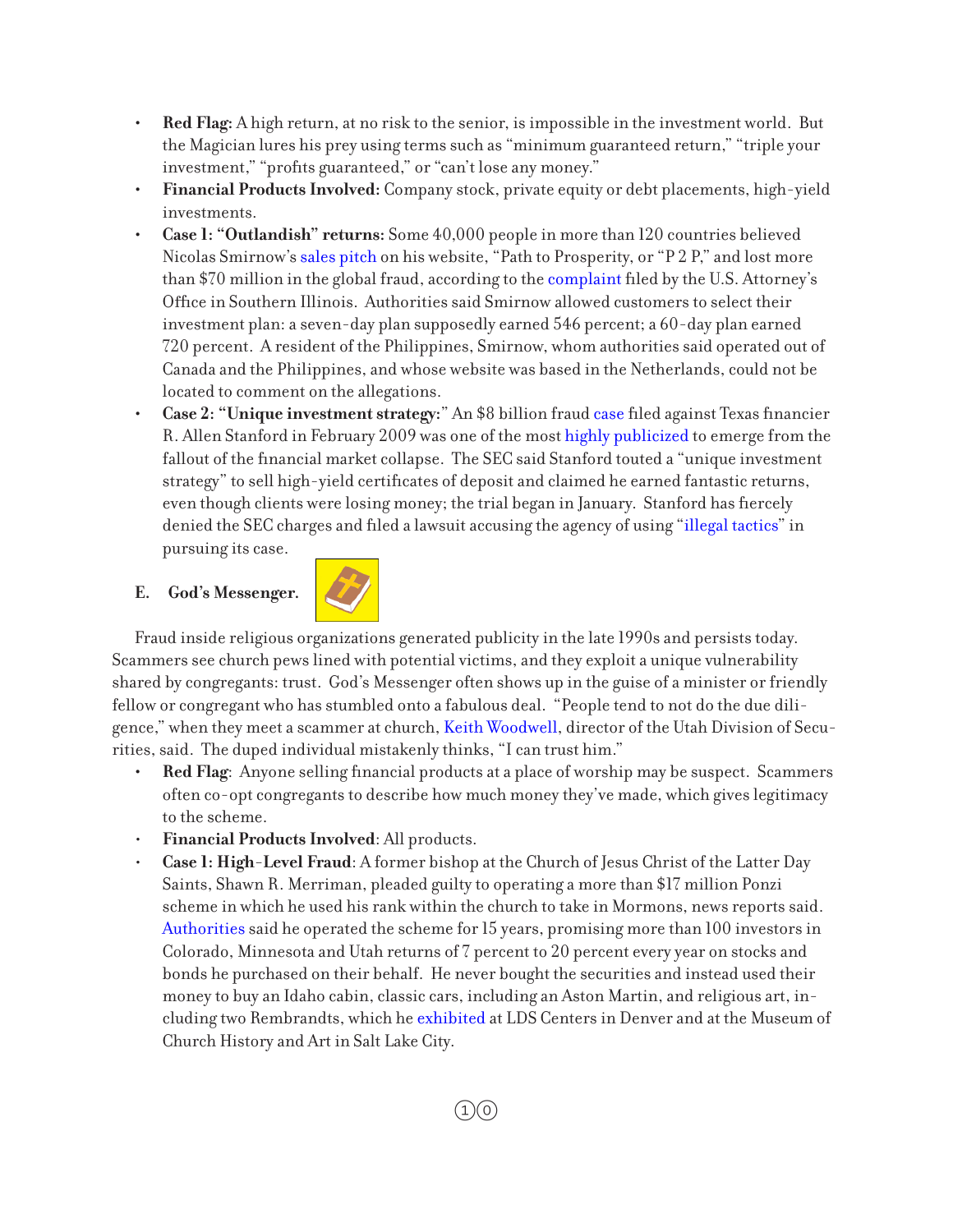**Case 2: Rewards for "God's Work:"** An Arizona judge in 2006 [sentenced two former top of](http://www.washingtonpost.com/wp-dyn/content/article/2006/09/30/AR2006093000928.html)[ficials](http://www.washingtonpost.com/wp-dyn/content/article/2006/09/30/AR2006093000928.html) of the Baptist Foundation of Arizona for a scam that mixed religion and money. When *The Washington Post* reported the scam, which tricked some 11,000 investors out of \$585 million, it was one of the largest church-based scams in history. Salesmen quoted the Bible to persuade donors to invest in the foundation; they would, they said, receive extraordinary financial rewards for doing "God's work," such as building churches and retirement homes. William Pierre Crotts, the foundation's president, [was sentenced](http://www.washingtonpost.com/wp-dyn/content/article/2006/09/30/AR2006093000928.html) to eight years, and Thomas Dale Grabinski, former chief legal counsel, received six years.

## **F. The Confidant.**



When securities regulators discuss the serious matter of financial fraud, an inside joke invariably comes up. Why, they ask, don't fraud victims wonder why someone who has found the secret to untold wealth is willing to share it? That paradox explains why the Confidant's tactic is so successful: con men who claim to share a secret are transmitting the message that their unwitting victim is special.

- **Red Flag:** The Confidant often asks his victim not to tell anyone else about their exclusive arrangement. He or she may say the victim is lucky to be a member of an exclusive club or a group of people capable of understanding the offer, or possessing enough money to benefit from it.
- • **Financial Products Involved:** Private placements of stocks or bonds, debt resolution, insurance, bank notes.
- **Case 1: "Turn Debt into Wealth:"** In Massachusetts, a "personal coach" told a prospective client he could "turn debt into wealth." Darin Floyd Beal recommended that a 59-year-old client extract \$100,000 in equity from her home to make this profitable investment, according to an April 2009 [complaint](http://www.sec.state.ma.us/sct/sctbeal/beal_complaint.pdf) filed by the Massachusetts Securities Division, which suspended his broker's license. In an email, Beal created the air of exclusivity: the deal "only allows what are called 'accredited investors' so you have to have deep pockets to invest in them. So what I am proposing is that you invest the money through me and I will do the investing for you," the complaint said. In April 2009, the Massachusetts securities division [ordered Beal](http://www.sec.state.ma.us/sct/sctbeal/beal_order.pdf) to cease operations in the state; the case is now settled, the division said. An unidentified family member at Beal's Utah residence said he settled the case but "didn't admit to the allegations;" Beal did not return a message left for him personally.
	- **Case 2: Elite Banks:** The Confidant is master of the so-called prime bank scheme, which became popular in the late 1990s. The scheme lured investors to deposit their money in secretive, exclusive overseas banks purportedly doing business with Saudi sheiks or the Rothschilds. In one Texas case, convicted scammers promised 30 percent *per month*, guaranteed by a major European bank or Caribbean insurer, according to the [SEC](http://www.sec.gov/litigation/litreleases/lr16796.htm). "Because there was no real investment, some investors received partial, 'Ponzi' payments, and others received nothing," the SEC said. The perpetrators used the money to buy houses, cars and boats, the agency said.